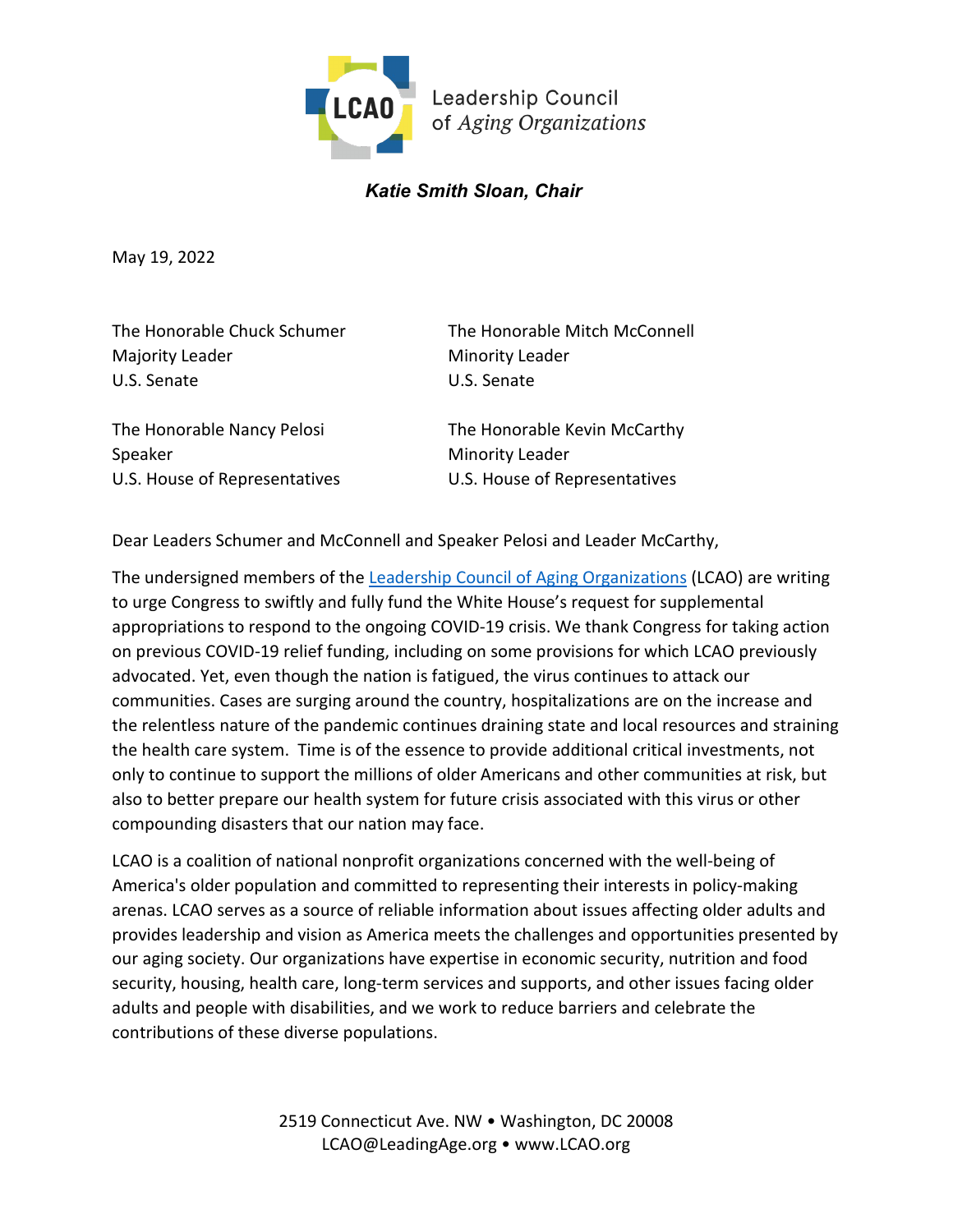As you know, older adults and people with disabilities, and those who support and care for them, have been and continue to be at increased risk from COVID-19. One million people have died from the pandemic; of this number, the vast majority are older adults and nearly a quarter are residents and staff of long-term care facilities. [As breakthrough infections increase, older](https://www.washingtonpost.com/politics/2022/04/29/growing-percentage-americans-dying-covid-19-are-vaccinated/)  [adults continue to face the greatest risk of death.](https://www.washingtonpost.com/politics/2022/04/29/growing-percentage-americans-dying-covid-19-are-vaccinated/) During the Omicron wave this winter, nearly 2 out of 3 people who died were age 75 or older. Millions more Americans have been infected and, as of the end of 2021, [1.2 million more adults are now living with disabilities](https://www.americanprogress.org/article/covid-19-likely-resulted-in-1-2-million-more-disabled-people-by-the-end-of-2021-workplaces-and-policy-will-need-to-adapt/) due to COVID-19. Due to underlying inequities in our health and social support systems, older adults and people with disabilities from low-income households and communities of color have experienced the greatest harms, including severe illness and death.

**COVID-19 diagnoses and hospitalizations are once again on the rise in the U.S. Congress must take action** *now* **to ensure we have measures in place to** *prevent* **as many illnesses and save as many lives as possible.** People who are uninsured or underinsured already have more difficulty accessing testing, vaccines and other services due to Congress's failure to provide supplemental funding to keep Health Resources and Services Administration (HRSA) COVID programs running. And as the Biden Administration [has warned,](https://www.whitehouse.gov/briefing-room/statements-releases/2022/04/27/fact-sheet-biden-administration-underscores-urgent-need-for-additional-covid-19-response-funding-and-the-severe-consequences-of-congressional-inaction/) without additional funding we will not have enough vaccine doses to provide additional boosters to every American—let alone be able to ensure ready access to new vaccines that are more responsive to variants. Nor will we have the resources to continue supporting global vaccine access, which is vital to stopping the emergence of new variants and keeping Americans healthy and safe. Additional funding is also crucial to maintain access to existing treatments and testing, as well as to secure access to new treatments. Both boosters and treatments are especially critical to protect older adults and others at high risk for breakthrough infections from experiencing serious illness and death.

We are calling on Congress to fully fund the [White House's request for emergency COVID](https://www.documentcloud.org/documents/21417654-covid-letter_pelosi-31521)  [response funding](https://www.documentcloud.org/documents/21417654-covid-letter_pelosi-31521) immediately. This funding is absolutely necessary to maintain access to vaccines, treatment, testing, and other basic measures to protect the health and lives of older adults and others at greatest risk.

Sincerely,

American Federal of Teachers Aging Life Care Association Alliance for Retired Americans AMDA - The Society for Post-Acute and Long-Term Care Medicine American Association of Service Coordinators American Geriatrics Society American Society on Aging APWU Retirees Department Association for Gerontology and Human Development in HBCUs Community Catalyst Center for Medicare Advocacy